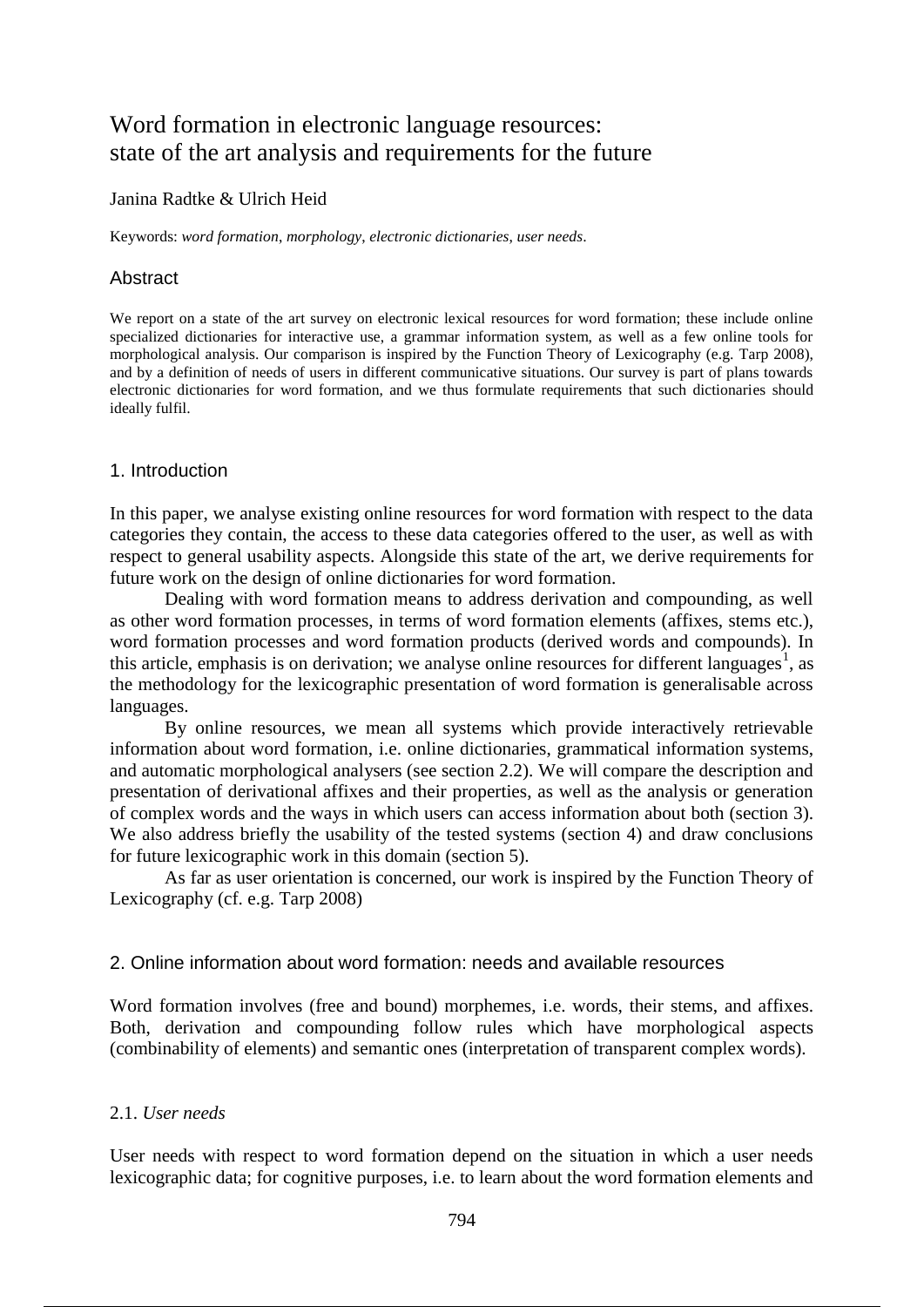rules of a (foreign) language, dictionary grammars or grammar information systems are particularly useful (cf. Tarp 2008: 222ff). In text reception, a major issue is the analysis of complex words: even though many of them are productively built and semantically "transparent", there are many lexicalised exceptions; both the rule-based default interpretation and the idiosyncrasies need to be described. In text production, complex words allow the users to express themselves compactly in a stylistically varied way; they need to be able to ascertain the existence (and use) of complex words, as well as to use word formation processes in order to find appropriate lexical items for the text they are about to produce (cf. Tarp 2008: 221-226).

To satisfy the above needs, a lexical resource must provide a detailed description of affixes and their linguistic properties, base morphemes and their linguistic properties, word formation processes, and complex words. Access to such data should be possible from (almost) any of these elements.

For reception purposes ("R" in table 1), a morphological (and semantic) analysis of complex words and data about base and affix, about the word formation process and the properties of the complex word are needed; production "P", on the other hand, starts from a base and requires data about possible complex words, and the degree of their transparency<sup>2</sup>. Cognitive needs "C" typically include language learning and may be receptively oriented (from affixes to their readings and properties), or productively (the same type of knowledge, plus knowledge about word formation processes). We summarize the above requirements in table 1. We will make reference to the numbered use situations later in this paper.

| #              | Situation   | Search item $(s)$                      | Output                                         |
|----------------|-------------|----------------------------------------|------------------------------------------------|
|                | $\mathbf R$ | Word formation product $(=\text{WFP})$ | Properties of WFP, Base, Affix(es),<br>Process |
| <sup>2</sup>   | R/C         | Affix                                  | Properties of the Affix                        |
| 3              | P           | Base                                   | WFPs and their properties                      |
| $\overline{4}$ | P/C         | Affix                                  | Properties of the Affix,                       |
|                |             |                                        | Examples of WFPs                               |
|                | P/C         | <b>Process</b>                         | Examples of WFPs                               |

**Table 1.** Usage situations (Receptive, Productive, Cognitive) vs. search input and expected output from electronic resources.

#### 2.2. *Systems under analysis*

The above usage situations are served by different types of online language information tools: (1), (2) and (3) of table 1 are typically dealt with in electronic learner's dictionaries (cf. For example ELDIT<sup>3</sup>), (2), (4) and (5) are best covered by grammatical information systems or  $dictionary grammars, such as the *grammis* dictionary<sup>4</sup> and the online word formation$ description offered by canoo.net (based on Word Manager<sup>5</sup>). Many printed dictionaries (such as *LDOCE* or *Cobuild*) contain outer texts devoted to the principles of (2) and (4). Specialized electronic word formation dictionaries, such as the DSVC (*Diccionari de Sufixos Verbalitzadors del Català*, Bernal 2000) and MuLeXFoR (Cartoni/Lefer 2010), mainly cover (1), (2) and (5). Finally, automatic morphological analysers are intended for (1), and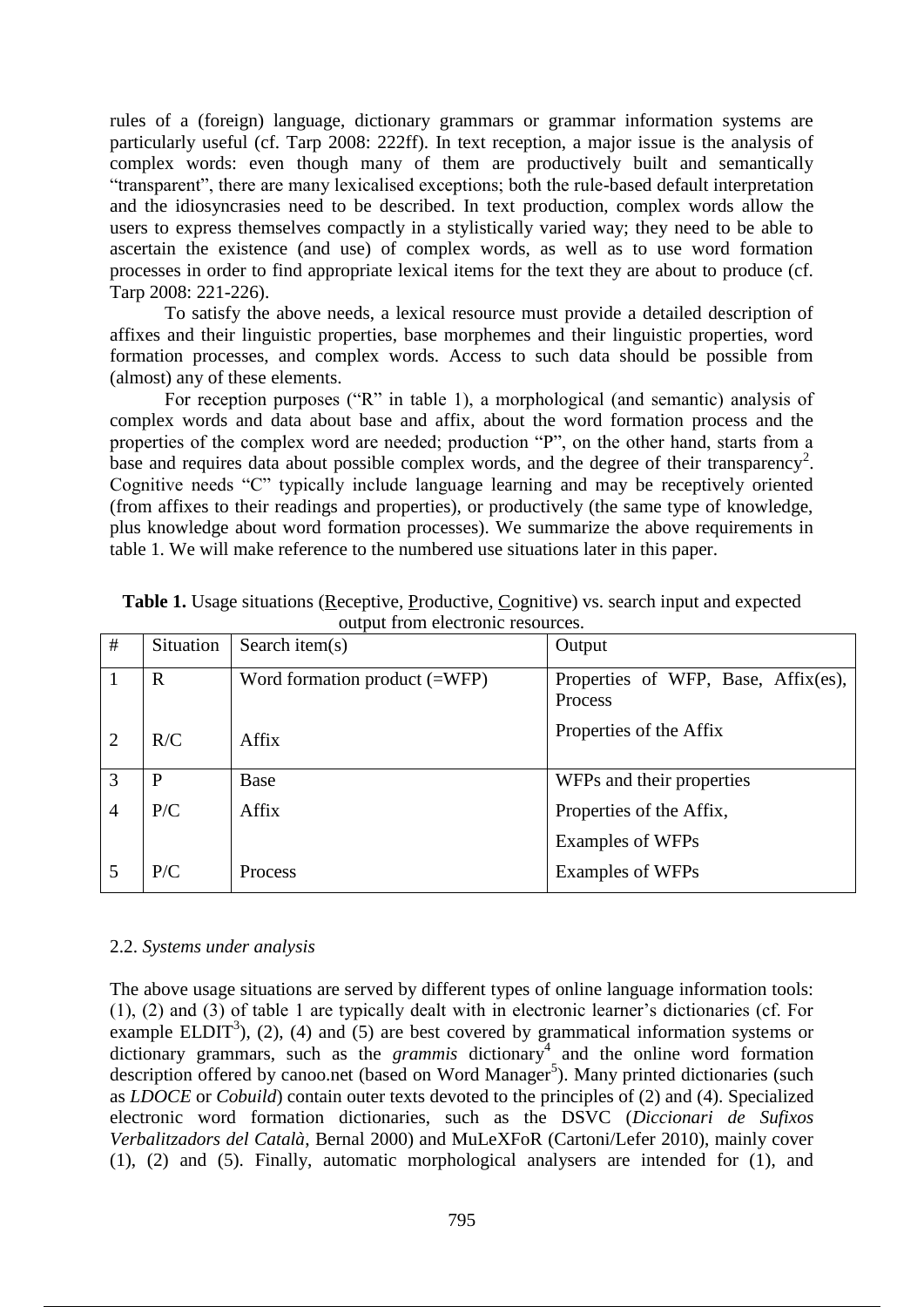automatic generators or lists of word formation products for (3). Details of the automatic morphological tools we analysed are summarized in table 2.

| Language  | Situation | Name                  | References                              |
|-----------|-----------|-----------------------|-----------------------------------------|
| DE        |           | GerTWOL               | Lingsoft $(n.d.).$                      |
|           |           |                       | Koskenniemi/Haapalainen (1996)          |
|           |           | <b>SMOR/Morphisto</b> | IDS (2008)                              |
|           | 1, 3      | WordManager           | Canoo Technology (2002), Domenig (1988) |
| ES        | 1, 3      | <b>GEDLC</b>          | GEDLC (1986), Santana (2003)            |
| <b>FR</b> |           | DériF                 | Namer (n.d.)                            |

**Table 2.** Morphology systems analysed.

# 3. The treatment of word formation in online resources

In the following analysis, we follow the subdivision of usage situations summarized in Table 1, comparing examples from all types of resources that provide appropriate information.

## 3.1. *Analysis of word formation products*

In a reception dictionary perspective, obviously complex words need to be part of the macrostructure, and they must be described in the same way and with the same detail (grammatically, semantically, pragmatically) as simplex words. In addition, references (e.g. links) to their bases, to affixes and to word formation processes would help users to identify their morphological status and properties. As one cannot expect users to have full knowledge of word formation processes, Tarp (2008: 223) suggests to cross-link derived words both with their bases and with possible further derived words (e.g. *exclusion* linked to both *exclude<sup>V</sup>* and *exclusionaryAdj*) which would allow e.g. language learners to constitute for themselves a full network of morphologically related words.

We are not aware of such systematic links in any online learner's dictionary; ELDIT has general summary tables only. DSVC and MuLeXFoR cover each a well circumscribed, but comparatively small part of word formation, within which they give access, from a complex word, to the process and to the components it is built from. The analysis of complex words is one of the application domains of automatic morphology systems: all of those listed in table 2 provide a decomposition into morphemes. For a large number of complex words, canoo's *WordManager* also provides a description of word structure which has been manually checked by the authors and stored as such. For rare and hypothetical words, the output is produced according to (productive) rules and marked as unverified. DériF in addition provides a decomposition of a complex word into morphemes, but also a paraphrase that allows the user to better understand the underlying word formation process, while GEDLC links to abstract semantic categories. Examples of the analysis output provided by *DériF* and *GEDLC*, for derived verbs (*appauvrir* and *empobrecer*, respectively), are given in figure 1, below: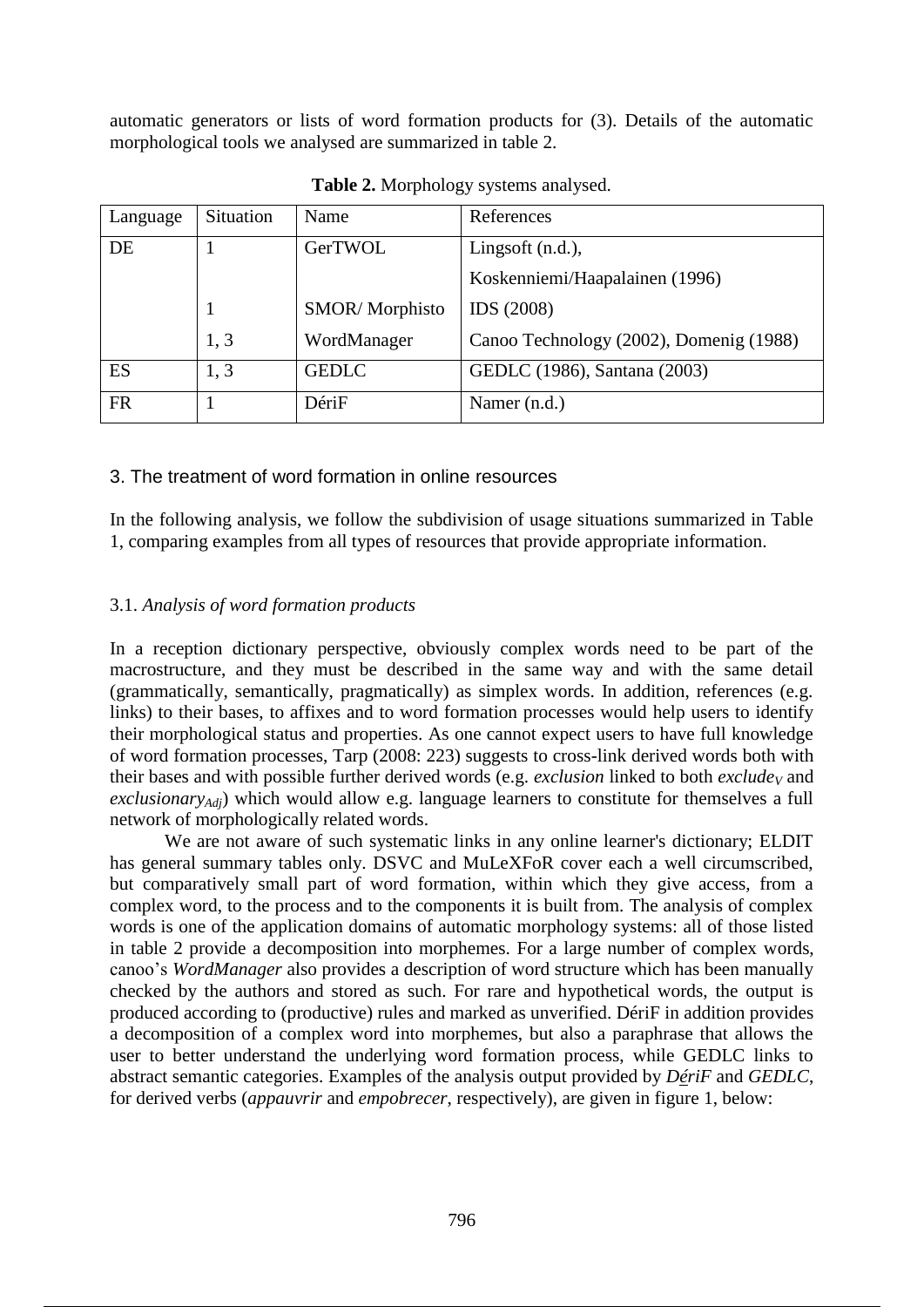#### DériF

appauvrir/VERBE==> [ a [pauvre ADJ ] VERBE] (appauvrir/VERBE, pauvre/ADJ) " Rendre pauvre"

#### GEDLC

## empobrecer: De significación inmaterial  $\mathcal{W}$ Actos de la voluntad  $\mathcal{W}$  Malteración, mudanza WDe estado o condición WMAlteración, cambio, mudanza

An ideal reception dictionary would provide an analysis of complex words, possibly with their structure or with a paraphrase (as given by DériF) and detailed (standard) lexicographical data. The *WordManager* principle, namely to cover frequent items by means of manually verified analyses and to capture productive word formation by means of rules seems ideal to us. It ensures high output quality and broad coverage at the same time, and it informs the user about the "source" of its analyses.

#### 3.2. *Describing affixes*

Information about affixes and their properties is present in many dictionaries and in all automatic morphology systems.

Relevant properties concern (i) the affix itself and (ii) its selection with respect to bases. The first subset includes the category of the affix, its prosodic properties, possible variants and "competing" affixes, but also its origin (in terms of native vs. neoclassical) and its productivity (in the sense e.g. of Baayen 2000). A description of the selection preferences of an affix should include all those properties of bases on which affixes are selective; examples from German are the category of the base, its origin (native or neoclassical), its morphological form (simplex, complex, abbreviated, ...) and the stem type (in Fuhrhop's (1998) sense: e.g. derivation vs. compounding stem).

Such a detailed description is only found in the (mainly human-readable) dictionary of the grammar information system *grammis,* and in *canoo's* interactive web pages on word formation. The specialized word formation dictionaries *DSVC* and *MuLeXFoR* give part of the data. The printed dictionary by Gabriele Stein (2007) is also very explicit on many of the above properties, especially also on diasystematic marks of affixes and combining forms.

An ideal, detailed description of the properties of affixes should be accompanied by examples and by links to all (relevant) complex words in the macrostructure as well as to all word formation rules that involve the affix in question. Obviously, the above mentioned broad description of affixes is mostly relevant for cognitive purposes, such as learning word formation principles of a language. It is however also helpful for advanced users to understand whether they can build and use a complex word with a given affix (production) or which exact meaning and connotation a derived word may have (reception).

#### 3.3. *From bases to word formation products*

For text production, Tarp (2008) suggests cross-links between all lexical items related by word formation relations (see above, 3.1). This is obviously only possible for a closed lemma inventory, and thus contrary to word formation productivity. Nevertheless, this proposal can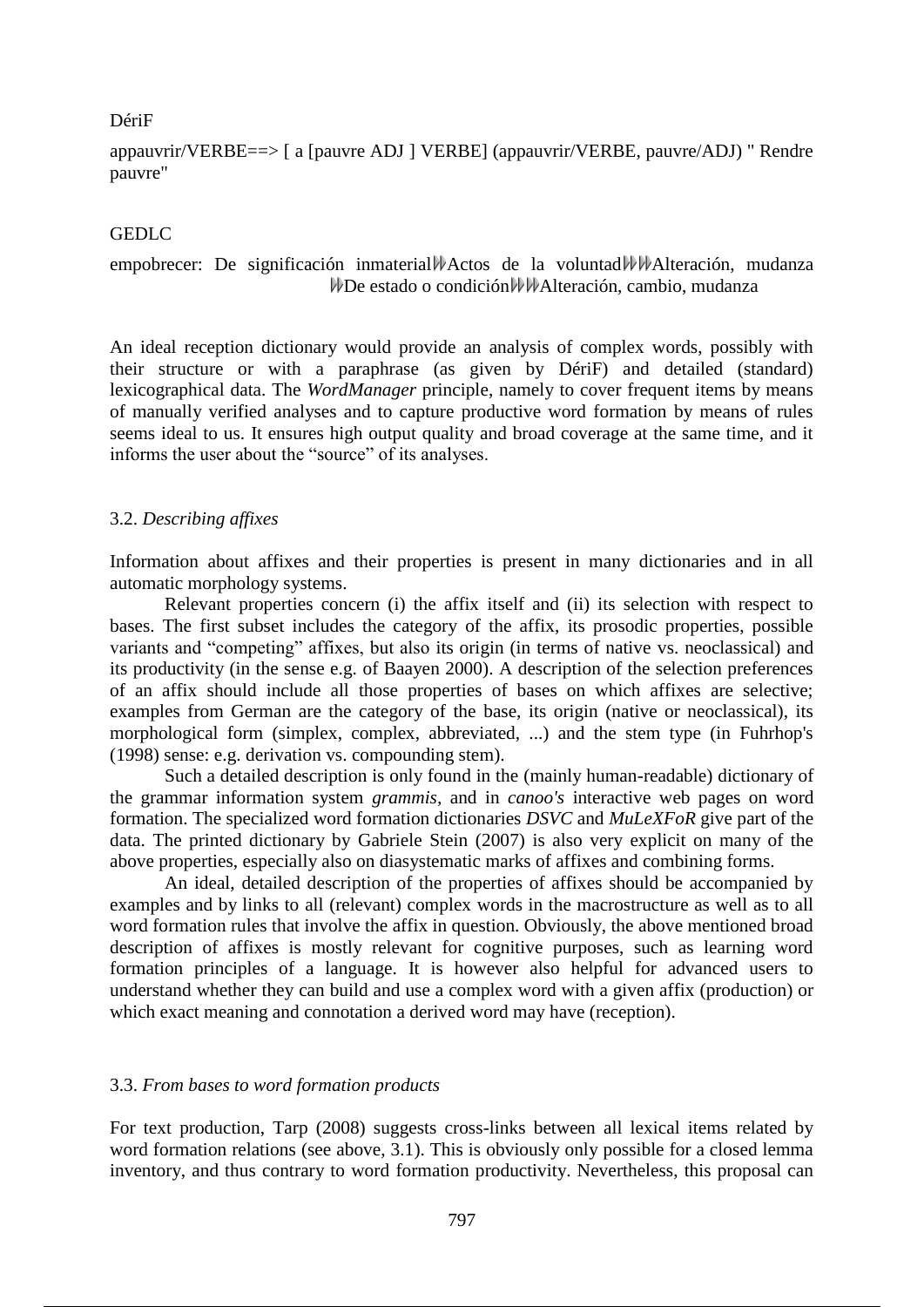be followed for frequent items, as is the case in *canoo*, where all complex words related to a given item (and stored in the system dictionary) can be listed. The learner's dictionary ELDIT also provides such lists. Similarly, the Spanish morphology system developed at University of Las Palmas (GEDLC) lists related items, described in terms of their morphemes; some of them are however extremely infrequent (such as *perramente)* or even the product of overgeneration.

| Relaciones sufijales                                                                                 |  |  |  |  |
|------------------------------------------------------------------------------------------------------|--|--|--|--|
| <b>perrada:</b> sustantivo femenino -- obtenida con el sufijo -ado                                   |  |  |  |  |
| <b>perraje:</b> sustantivo masculino -- obtenida con el sufijo -aje                                  |  |  |  |  |
| <b>perramente:</b> adverbio de modo (acabado en mente) -- obtenida con el sufijo -mente              |  |  |  |  |
| perreda: sustantivo femenino -- obtenida con el sufijo -edo                                          |  |  |  |  |
| <b>perrengue:</b> sustantivo del género común -- formación atípica                                   |  |  |  |  |
| <b>perrera:</b> sustantivo femenino -- obtenida con el sufijo -ero                                   |  |  |  |  |
| perrería: sustantivo femenino -- obtenida con el sufijo -ería                                        |  |  |  |  |
| <b>perrero:</b> sustantivo masculino y femenino -- obtenida con el sufijo -ero                       |  |  |  |  |
| <b>perrezno:</b> sustantivo masculino -- obtenida con el sufijo -ezno                                |  |  |  |  |
| <b>perrillo:</b> sustantivo masculino -- obtenida con el sufijo -illo                                |  |  |  |  |
| <b>perrona:</b> sustantivo femenino -- obtenida con el sufijo -ón                                    |  |  |  |  |
| perruna: sustantivo femenino -- obtenida con el sufijo -uno                                          |  |  |  |  |
| <b>perruno:</b> adjetivo -- obtenida con el sufijo -uno                                              |  |  |  |  |
|                                                                                                      |  |  |  |  |
| Relaciones parasintéticas                                                                            |  |  |  |  |
| aperrear: verbo transitivo pronominal -- obtenida con el sufijo -ear y el prefijo a-                 |  |  |  |  |
| <b>desperrar:</b> verbo transitivo pronominal -- obtenida con el sufijo -ar verbal y el prefijo des- |  |  |  |  |
| <b>emperrar:</b> verbo pronominal -- obtenida con el sufijo -ar verbal y el prefijo en-              |  |  |  |  |

**Figure 2.** Screenshot from GEDLC showing morphological relations for the word *perro*.

The example of GEDLC shows that a mere listing of word formation products, possible with word formation information, is, alone, not very useful. A more detailed linguistic description is needed in addition. What is not really fully available, but could ideally be provided the same way as the above mentioned lists of complex words (cf. also 3.4), is an interface that allows the user to enter a base, to select a meaning that can be expressed by means of a word formation process and to find out about the complex words available to express that meaning in the language under study. Such a device would exactly fit the needs of text production; its relevance is shown by user logs from searches in dictionaries: Bergenholtz/Johnsen (2005:133) found, for example, morphologically regularised cases such as DK *bekraefigelse*  (instead of *bekraeftelse* "confirmation") and non-lexicalised (but plausible) derived words (such as *forspørgelse* instead of *forspørgsel* "request") among the top-500 not-found search words in their online dictionary.

## 3.4. *From affixes or word formation processes to complex words*

A text production dictionary should relate paraphrases of word formation processes (e.g. "action of V-ing", "result of V-ing") or, alternatively, of affixes (and their readings) with examples of word formation products built by the process, and with the properties of such word formation products. This is done very explicitly (both from a given affix and, fully onomasiologically, from a meaning paraphrase) in DSVC and in the *grammis* system. MuLeXFoR provides in addition such data in parallel for three languages: English, French and Italian.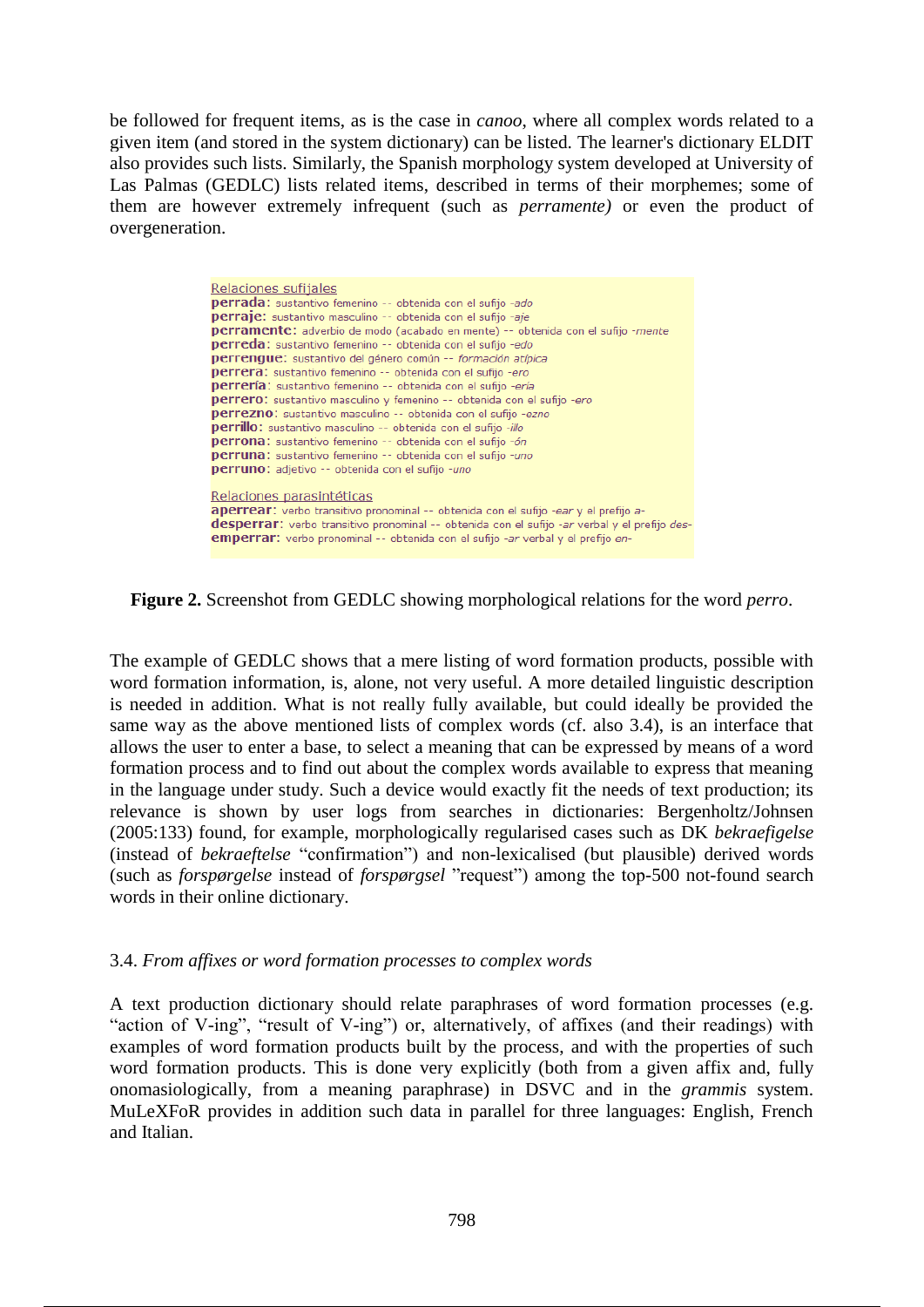## 3.5. *The existing tools: intermediate summary*

So far, our analysis has shown that the specialized electronic dictionaries DSVC and MuLeXFoR, as well as the grammar information system grammis provide the most detailed description of word formation in an electronic resource. They use, however, different terminology: what is called RCM in DSVC (morphological construction rule), is termed LFR (lexeme formation rule) in MuLeXFoR, and just given, without any label, in grammis. Interestingly, all three resources provide roughly the same linking, i.e. the same access path to morphological data: from affixes, users can follow a link to exemplary word formation products; from complex words (i.e. WFPS), there are links to (i) their meaning (paraphrase), to (ii) the affix involved, and (iii) to a paraphrase of or a label for the word formation process in question. From such paraphrases or labels, users are referred to either examples of word formation products build within the process, or to the affixes involved.

Figure 3 shows these access paths (via selection steps, marked as arrows) and the different terminology used in MuLeXFoR (no boxes), DSVC (light grey) and *grammis* (dark grey).



**Figure 3.** Link structure of DSVC, MuLeXFoR and grammis.

The above short summary of the state of the art shows a number of desiderata:

- there is no general word formation dictionary for text production, yet;
- $\bullet$  there is no combination of an interactive dictionary and a morphological analyser<sup>6</sup> for text reception;
- specialised interactive morphological dictionaries are upcoming, but still don't cover a broad range of phenomena (DSVC, MuLeXFoR) and seem to be mostly oriented towards a public of linguists rather than lay persons.

## 4. Graphical user interfaces for word formation dictionaries

Ideally, Graphical User Interfaces (=GUIs) for word formation dictionaries should optimally support users in the usage situations shown in table 1 or in a relevant subset thereof. Here, we cannot give a full assessment of the existing GUIs; however, a few general remarks are in place:

 some online morphological analysis systems like *GerTWOL* come with no (or only with a very simple) GUI; such systems would need to be integrated into custom-made GUIs for lay users;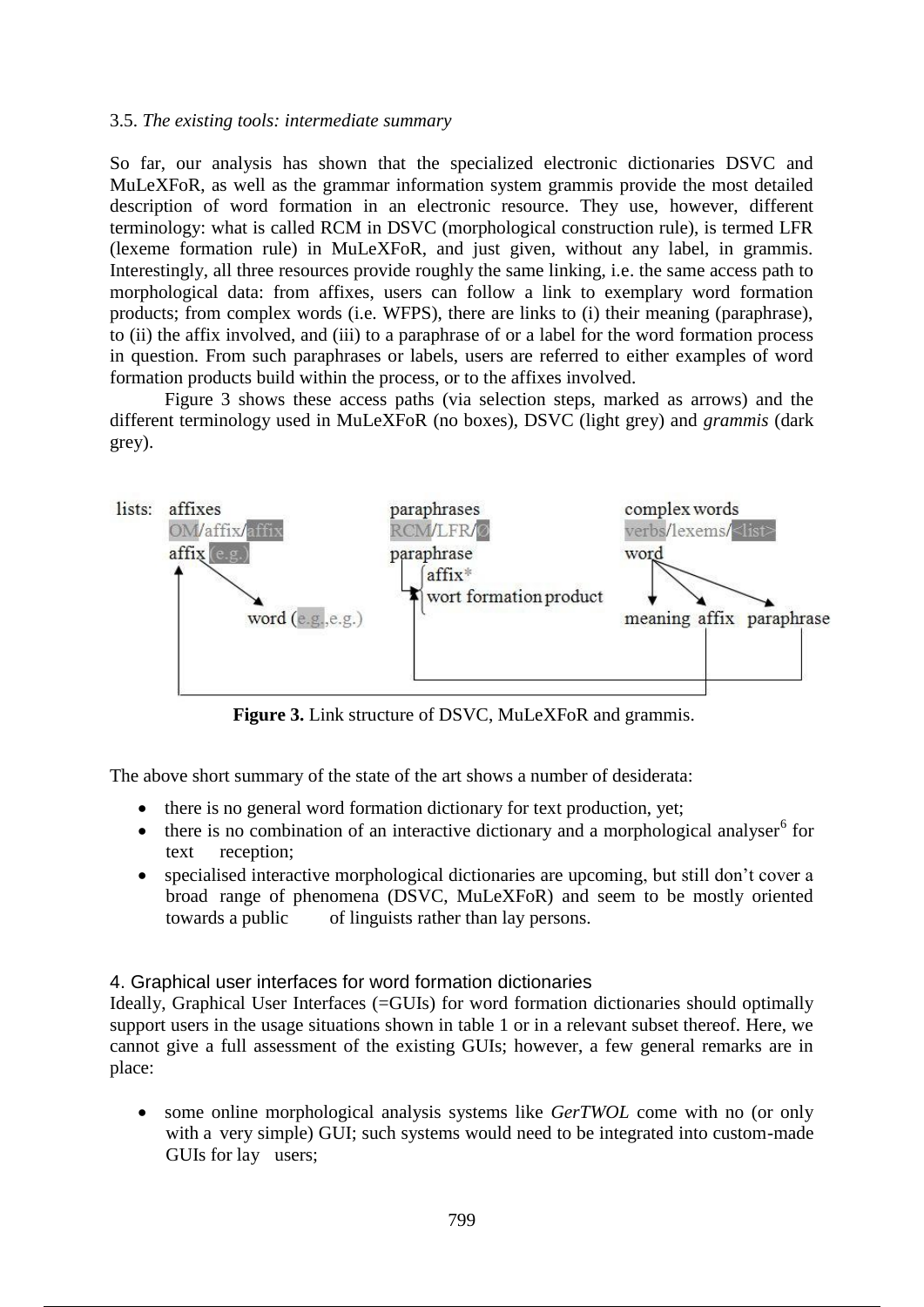- the GUI of DSVC is designed for experts (linguists); already its first page offers three types of search, a list of morphological processes and examples thereof in one screen; with this richness in detail, the dictionary is however hard to use unless one first has a detailed introduction;
- the GUI of MuLeXFoR follows mostly the logic of DSVC, (see fig. 3). It offers two GUI designs, one for experts and one for lay persons; the only difference is terminology: e.g. for usage situation 5, expert linguists search by "lexeme formation rule" and laymen by "meaning";
- despite its generally very user-friendly layout, *canoo* has problems to visualise large numbers of complex words in a single graph;
- the grammar information system *grammis* has flat, textual descriptions of affixes, but little possibility to adapt the lexicographic data it provides to specific user needs.

These few examples may suffice to show that there is a real need for a design of a word formation dictionary that is inspired by user needs and usage situations.

## 5. Conclusions

In this article, we sketched the state of the art in the design and realisation of word formation dictionaries and/or resources with a substantial component dealing with word formation. We analysed specialised online dictionaries, grammar information systems and automatic morphological analysers. Interestingly, there don't seem to be integrated products yet (e.g. dictionaries with more sophisticated "grammar" explanations or with automatic analysis tools): even in portals, different functions at most coexist, without interaction. Tools and techniques would from Natural Language Processing however allow us to design integrated tools and to thereby to better serve users.

We also noticed that both coverage and degree of detail vary considerably, and that there is only implicit reference to corpus data. As a consequence, the long-known dilemma between static lexicographic data on the one hand and word formation as a productive, openended process that is by nature not easy to capture in a static data collection, remains unsolved, as yet. This article has summarized needs and sketched possible solutions: the implementation remains to be done.

## **Notes**

<sup>3</sup> EURAC 1999/ http://dev.eurac.edu:8081/MakeEldit1/Eldit.html

<sup>&</sup>lt;sup>1</sup> French, German, Catalan, Spanish, Italian.

 $2^{2}$  E.g. to avoid that learners use a lexicalised derived word in a situation where they would have wanted to use a productively built one: DE *zahlbar* and EN *payable* are not exactly "which one is able to pay", while DE *bezahlbar* has a.o. roughly this meaning ("affordable").

<sup>&</sup>lt;sup>4</sup> IDS 2000 / http://hypermedia.ids-mannheim.de/grammis/

 $5$  Domenig (1988)

<sup>&</sup>lt;sup>6</sup> *canoo* goes some steps into this direction, but more by co-habitation than by integration.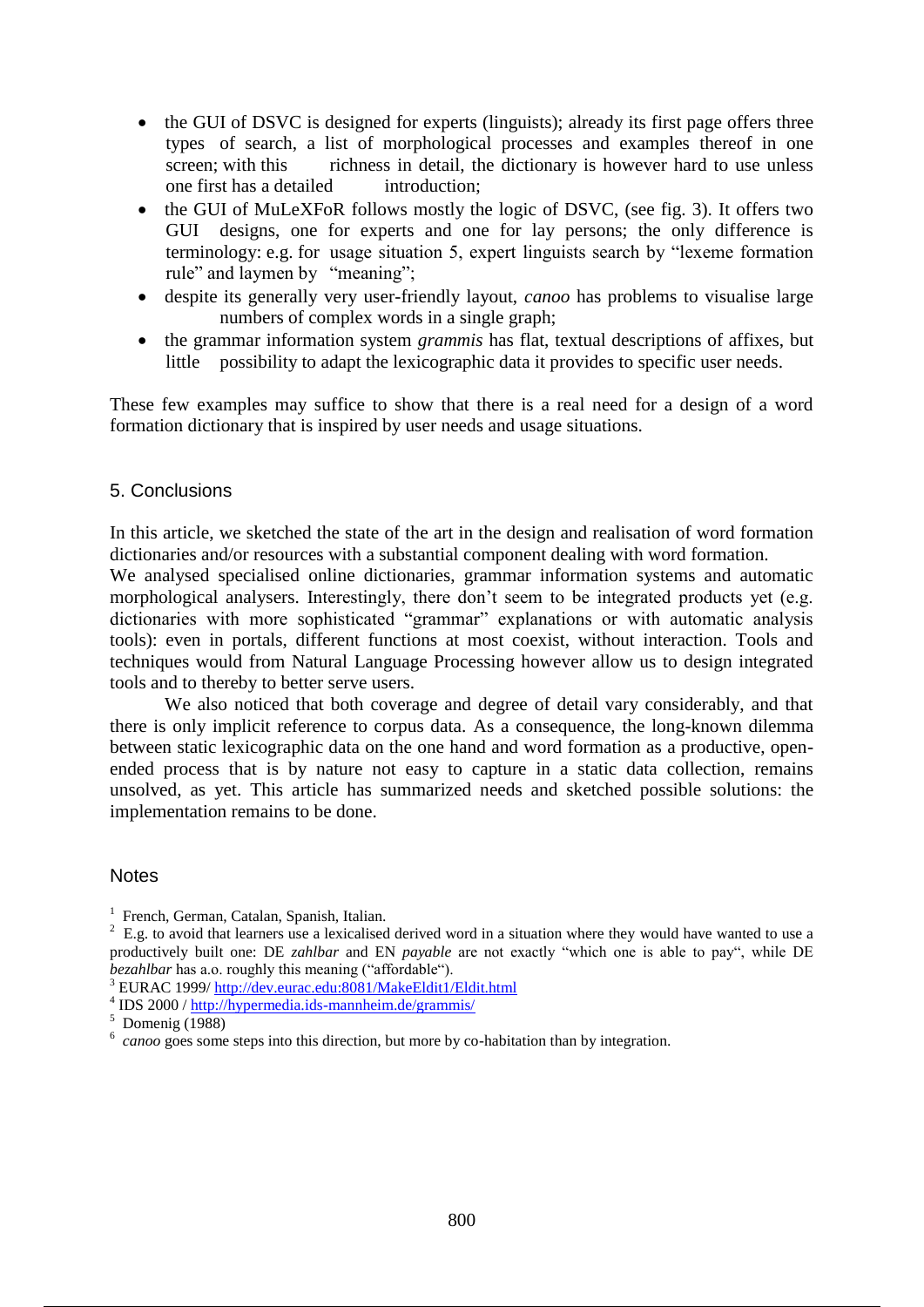References

#### **A. Dictionaries**

- *Collins COBUILD English Dictionary for Advanced Learners* **2000.** (3rd ed.) London: HarperCollins. (COBUILD3)
- **Mayor, M. (ed.) 2009.** *Longman Dictionary of Contemporary English*. (5th ed.) Harlow: Pearson Education. (LDOCE5)

#### **B. Other literature**

- **Baayen, R. H. 2001.** *Word Frequency Distributions.* Dordrecht: Kluwer Academic Publishers. [=Text, Speech and Language Technology 18]
- **Bergenholtz, H. and M. Johnsen 2005.** 'Log Files as a Tool for Improving Internet Dictionaries*.*' *Hermes Journal of Linguistics* 34: 117–141.
- **Bernal, E. 2000.** *Els sufixos verbalitzadors del català. Relacions semàntiques i diccionari*. Ph.D. Diss., [en línia] Barcelona: Consorci de Biblioteques Universitàries de Catalunya (CBUC) - Centre de Supercomputació de Catalunya (CESCA).
- **Cartoni, B. and Lefer, M.-A. 2010a.** 'The MuLeXFoR Database: Representing Word-Formation Processes in a Multilingual Lexicographic Environment.' In N. Calzolari, K. Choukri, B. Maegaard, J. Mariani, J. Odijk, S. Piperidis, M. Rosner and D. Tapias (eds.), *Proceedings of the 7th International Conference on Language Resources and Evaluation*. Valletta: European Language Resources Association.
- **Cartoni, B. and Lefer, M.-A. 2010b.** 'Improving the representation of word-formation in multilingual lexicographic tools: the MuLeXFoR database.' In A. Dykstra and T. Schoonheim (eds.), *Proceedings of the XIV Euralex International Congress*, *Leeuwarden, 6-10 July 2010*. Ljouwert: Fryske Akademy / Afuk.
- **Domenig, M. 1988.** 'Word Manager: A System for the Definition, Access and Maintenance of Lexical Databases.' In D. Vargha (ed.): *Coling Budapest: Proceedings of the 12th International Conference on Computational Linguistics.* Budapest: John von Neumann Society for Computing Sciences, 154–159.
- **Fuhrhop, N. 1998.** *Grenzfälle morphologischer Einheiten*. Tübingen: Stauffenburg. [=Studien zur deutschen Grammatik 57]
- **Koskenniemi, K. and M. Haapalainen 1996.** 'GERTWOL Lingsoft Oy.' In R. Hausser (ed.), *Linguistische Verifikation*. Tübingen: Max Niemeyer Verlag, 121–140. [= Sprache und Information, 34]
- **Santana, O., J. Pérez, Z. Hernández, F. Carreras, G. Rodríguez, L. Losada and J. Duque 2003.** 'Morfología del español: Reconocimiento y generación automáticos. Desarrollos del Grupo de Estructuras de Datos y Lingüística Computacional de la Universidad de Las Palmas de Gran Canaria (GEDLC).' In Santana et al. (eds.), *Estudios sobre el español de Canarias. Actas del I Congreso Internacional sobre el español de Canarias.*

http://www2.dis.ulpgc.es/~fcarrera/art/art12.pdf

- **Stein, G. 2007.** *A Dictionary of English Affixes. Their function and meaning*. München: Lincom.
- **Tarp, S. 2008.** *Lexicography in the Borderland between Knowledge and Non-Knowledge: General Lexicographical Theory with Particular Focus on Learner's Lexicography*. Tübingen: Niemeyer. [= Lexicographica Series Maior 134]

#### **C. Internet Sites**

**Bernal, E. 2011.** *Diccionari de Sufixos Verbalitzadors del Català*.